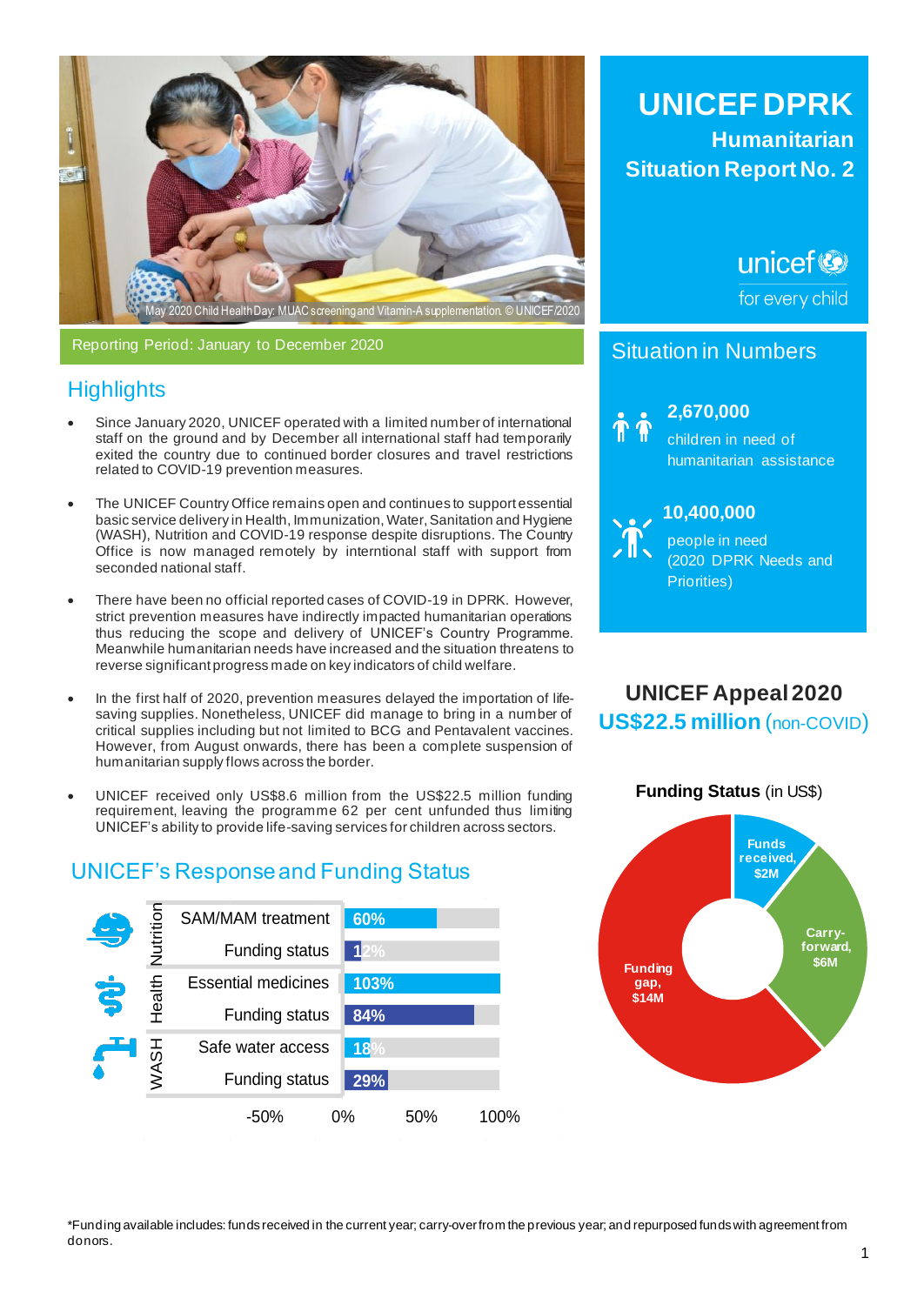## Funding Overview and Partnerships

To help support the activities in the Democratic People's Republic of Korea, UNICEF is thankful for the funds received in 2020 from Canada, the Republic of Korea (RoK), Sweden, CERF, the Global Fund as well as through the UNICEF Global Humanitarian Thematic Fund (GHTF). There were also funds carried over from CERF, Russia, Republic of Korea and previous GHTF allocations. By the end of the year, despite these generous contributions, the funding gap remains at 62 per cent. This has limited UNICEF's ability to provide adequate programme delivery, thus increasing the risk of malnutrition and inadequate access to clean water and health services with a direct impact on the most vulnerable children and women. Existing vulnerabilities have most likely been further exacerbated by COVID-19 and would require additional funding to address them once the supply routes re-open.

## Situation Overview & Humanitarian Needs

In 2020, children in DPRK faced multiple burdens, further exacerbating the humanitarian situation: (1) the indirect impact of the COVID-19 pandemic, including lockdowns, travel bans and border closures causing the closing of schools and disruption of the humanitarian programmes and supplies; (2) torrential rains in August followed by unprecedented three consecutive typhoons in less than three weeks in the agriculturally rich southern and eastern provinces and; (3) the impacts of banking sanctions and limited availability of cash. These events, somewhat, impacted the quality and availability of basic services.

Beginning in January, border closures and travel restrictions enforced by the government as part of COVID-19 prevention measures have caused significant programmatic and operational disruptions. Nonetheless, UNICEF has maintained the ongoing delivery of essential services throughout 2020 thanks to existing in-country stocks of life-saving supplies. Prevention measures have also impacted the movement of international staff and UNICEF's presence on the ground. Throughout most of 2020, UNICEF operated with a limited international staff presence in Pyongyang. As of December, all international staff had temporarily exited the country as the government further strengthened Top Class Anti-Epidemic measures. Travel inside the country has been suspended, including all field monitoring activities. UNICEF's Country Office (CO) remains open through remote operations to maintain prioritized essential functions and critical programmes while international staff are away from the duty station. UNICEF and the international community continue to advocate for unimpeded humanitarian access and a resumption of humanitarian supply flows.

In October, DPRK experienced its first-ever stock-out of polio vaccines. This impacted Oral Polio Vaccine (OPV3) vaccination coverage decreasing to 84.3 per cent in the third quarter of 2020, compared with 97.3 per cent in the same period of 2019. UNICEF expects the OPV3 coverage rate to further drop drastically, given the unavailability of vaccines in the fourth quarter and into early 2021. TB drugs, diagnostics and essential medicines are also facing stock -outs, further threatening the situation for an estimated 9 million people, including 2.7 million children with already limited access to quality health services.

Despite these challenges, the Ministry of Public Health (MoPH) with UNICEF support maintained an overall high immunization coverage for other routine vaccinations with the nationwide Diphtheria-Tetanus-Pertussis (DTP3) coverage rate increasing to 97.2 per cent in 2020 compared with 96.9 per cent in 2019. In collaboration with the WHO, UNICEF supported the Government in developing the Country Strategic Preparedness and Response Plan for COVID - 19. UNICEF was the first agency to procure and pre-position Personal Protective Equipment (PPEs) for up to 500 frontline healthcare workers and distributed critical WASH items supporting handwashing and hygiene practices to more than 41,573 people and 121 health facilities.

In-country stocks of therapeutic nutrition supplies including Ready-to-Use Therapeutic Food (RUTFs) are also dwindling leading to a revision of treatment protocols in November 2020 and rationing of the last remaining treatments for the most severely malnourished children. Consequently, children with moderate acute malnutrition (MAM) are no longer accessing therapeutic feeds, and the CO only reached about 60 per cent of its target for the treatment of malnutrition in 2020. This is a major concern in the context of chronic food insecurity, where more than 10 million people are considered food insecure, and an estimated 140,000 children under 5 suffer from acute malnutrition and need treatment. Higher malnutrition caseloads and mortality rates are anticipated in 2021. Stocks of multiple micronutrient powders and therapeutic items ran out by the end of December while new supplies have remained stranded at Dalian port in China since August. As a result, targeted children aged 6-23 months did not receive planned supplements for Child Health Day in November. The devastation of three consecutive typhoons on the agricultural rich southern and eastern provinces have caused population displacement and damaged crops further compounding food insecurity. The annual recurrence of natural hazards underscores DPRK's continued high risk for life-threatening environmental shocks and the need for a strong disaster risk reduction framework.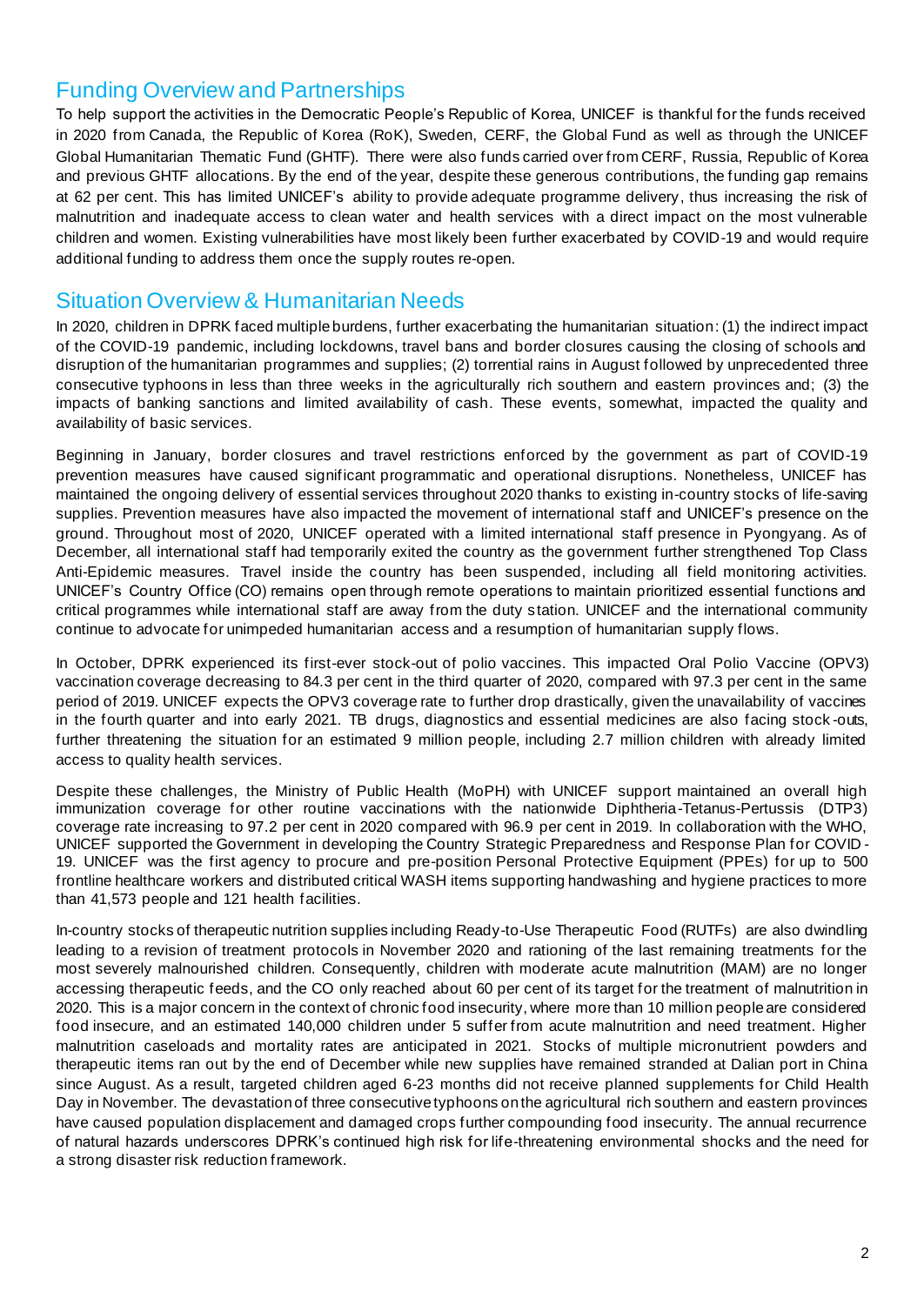Despite receiving regular updates on key child rights indicators from the Central Bureau of Statistics (CBS), the lack of field monitoring and delays in conducting needs assessments and evaluations left a data gap in 2020 at a critical time where the available evidence suggests that humanitarian needs have increased, and existing vulnerabilities are exacerbated. Therefore, it is crucial that humanitarian support and funding are stepped up in 2021 to offset the impact of COVID-19 on previous gains.

# Summary Analysis of Programme Response

### **Nutrition**

UNICEF continued to support sustained preventive and curative nutrition services such as early detection, referral and treatment of acute malnutrition through the Community-based Management of Acute Malnutrition (CMAM) in 189 CMAM sites across the country. UNICEF sustained activities for preventing micronutrient deficiencies with supplementation, including Vitamin A, multiple micronutrient powders for under-five children, and multiple micronutrient tablets and messages to promote optimal nutrition for pregnant and lactating women (PLW) through health facilities and biannual Child Health Days (CHD) across the country.

Given the challenges related to COVID-19, the nutrition annual work plan was revised in consultation with the MoPH and the National Coordination Committee (NCC) to focus on life-saving activities such as malnutrition treatment, and micronutrient supplementation for children under 5 and PLW. Related capacity development activities requiring inperson training have been postponed until the re-opening of borders. With supplies running short following a complete suspension on supply importation in the second half of 2020, dwindling stocks of therapeutic foods were reprioritized to reach only the most critically ill children suffering from Severe Acute Malnutrition (SAM) while children with Moderate Acute Malnutrition (MAM) are no longer accessing therapeutic foods in treatment at CMAM sites. Throughout the year, a total of 57,446 children under 5 received SAM/MAM treatment 60 per cent of the annual target). While borders remain closed, sustaining these life-saving services in 2021 will not be possible. Enough nutrition supplies to treat 35,000 acutely malnourished children and provide 500,000 children under two years of age with micronutrient supplementation remain stranded in ports across the border in China.

Through the CHDs, nearly 1.5 million under-five children (93 per cent of annual national target) have been provided with Vitamin A and nutrition screening while close to half a million children aged 6-23 months (98 per cent of annual target) have received multiple micronutrient powder supplementation to prevent micronutrient deficiencies. In the context of COVID-19, CHD activities were implemented differently this year. To avoid gatherings and observe physical distancing, services were delivered door-to-door by Household doctors. These activities were complemented through public lectures disseminating nutrition messages on optimal child feeding practices by the Grand People's Study House using Tele-Advocacy System benefiting approximately 3,632 women of childbearing age and healthcare providers. In addition, a total of 191,227 (61 per cent of annual target) PLW received multiple micronutrient tablets through maternity clinics and hospitals throughout the country for a period of three to six months.

#### **Health**

UNICEF, in collaboration with the WHO, supported the MoPH in developing the Country Strategic Preparedness and Response Plan (CSPRP) for COVID-19. Based on this plan, Rapid Response Teams are operational in central, provincial and county anti-epidemic institutes. The MoPH prepared Intensive Care Units for case management at designated hospitals. UNICEF was the first agency to procure and pre-position 500 PPE to support frontline healthcare workers in case of COVID-19 outbreak. As of December, 33,044 people underwent quarantine<sup>1</sup> , 26,244 COVID-19 tests were administered with zero cases reported in DPRK.

In 2020, UNICEF supported the MoPH under the framework of the Health Medium Term Strategic Plan (MTSP) 2016- 2020 to reduce neonatal, infant, under-five and maternal mortality, and decrease the burden of the most prevalent diseases among the most vulnerable populations through Integrated Management of Newborn and Childhood Illnesses (IMNCI) and immunization services.

5,000 essential medicine kits were delivered to 1,968 health centres in 50 priority counties ensuring access to basic health care services for 6.2 million people including 432,000 children under 5. A further 1,956 cartons of Oral Rehydration Salt (ORS) were distributed from the Central Medical Warehouses to replenish stocks at county medical warehouses and health facilities. In 2020, 286,817 cases of diarrhoea were diagnosed in children under the age of 5 with 246,687 (86 per cent) receiving ORS alone whilst 51.9 per cent received ORS and Zinc. The number of diagnosed cases reduced almost threefold compared with 2019 (246,687 in 2020 to 609,629 in 2019) with similar trends observed

<sup>1</sup> Data reported to WHO by Government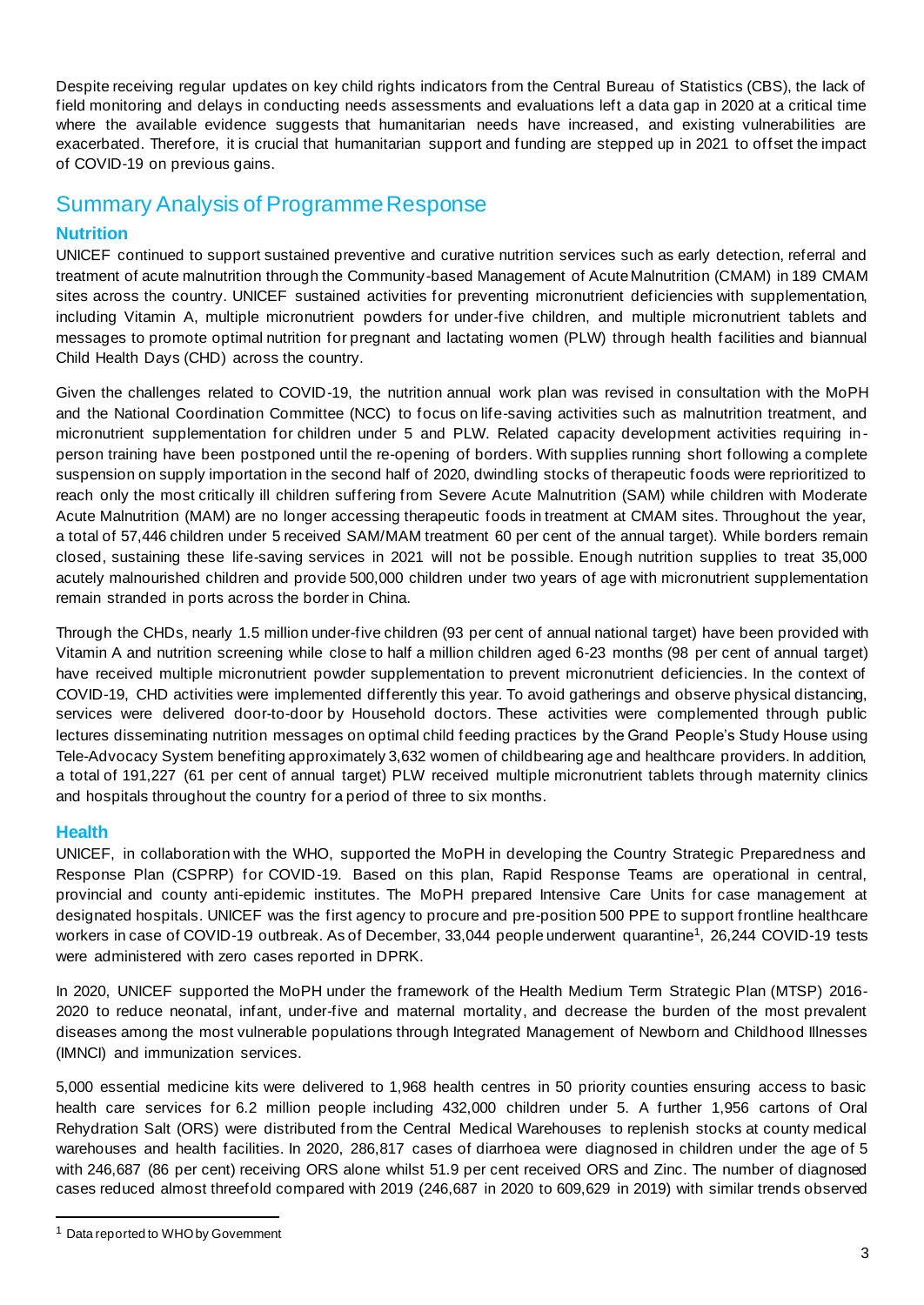for pneumonia cases. The reduction can either be attributed to positive effects of national campaigns on handwashing and hygiene awareness as part of COVID-19 response activities or potentially reduced access to health services (the number of health consultations for children under 5 reduced threefold in 2020 compared with 2019).

Due to the unprecedented COVID-19 situation, key results on Maternal and New-born Health could not be achieved as planned, following the postponement of training, mentoring of healthcare workers and supervision visits . Procurements of specialized drugs and equipment for additional facilities for Basic Emergency Obstetric and Newborn Care (BEmONC) and Comprehensive Emergency Obstetric and Newborn Care (CEmONC) were initiated . However, supplies could not be brought in the country. The evaluation of the Integrated Management of Newborn and Childhood Illnesses (IMNCI) programme was initiated with a finalized inception report; however, the substantive evaluation has been postponed due to travel restrictions.

Overall, routine immunization coverage remained high in 2020 at 97.2 per cent as measured by DTP3 coverage, with a dropout rate of less than 1 per cent. Stock-outs of DTP3 and Measles-Rubella (MR) vaccines were averted in the first half of 2020 as UNICEF changed its importation modality to bringing in supplies by road from China using refrigerated trucks as a result of restrictions on air cargo. The MR vaccine was successfully introduced into the national routine immunization schedule in 2020. A Post Supplementary Immunization Activity (SIA) Coverage Survey was completed with an estimated national coverage of 99.9 per cent. In October, DPRK experienced its first-ever stock-out of polio vaccines with batches of vaccines stuck on the Chinese side of the border. This impacted OPV3 vaccination coverage, which decreased to 84.3 per cent in the third quarter of 2020 compared to 97.3 per cent in the third quarter of 2019. UNICEF expects the OPV3 coverage rate to further drop drastically, given the unavailability of vaccines in the fourth quarter and beyond, thus increasing the risks of Polio outbreaks.

#### **WASH**

UNICEF continued to remotely lead the WASH sector working group with the International Federation of Red Cross and Red Crescent Societies (IFRC) and EUPS 3 (Concern Worldwide) as co-chairs with the participation of other EUPS<sup>2</sup> sector members and the Swiss Development Cooperation (SDC).

As part of the Country Strategic Preparedness and Response plan, UNICEF has supported the government in carrying out risk communication, mobilising and engaging communities to raise awareness about COVID -19. Information Education and Communication/Behaviour Change Communication (IEC/BCC) activities are being conducted in the communities by Household doctors. During household visits, the doctors promote Infection Prev ention Control (IPC) measures such as hand hygiene, wearing masks, cough etiquette, physical distancing, self -isolation and voluntarily reporting. Besides, they also educate household members on food safety and disinfection of houses and workplaces. These messages are being communicated through mass media, TV, radio and local newspapers. It is estimated that about 100,000 officers and health workers are conducting IEC activities on COVID -19 nationally every day.

Through continued engagement with the Ministry of Urban Management (MoUM), 123,835 people benefitted from distributing critical WASH supplies (including hygiene kits for 41,573 people) preventing diseases and reducing mortality, especially among vulnerable children, women and the elderly. The MoUM also implemented Communication for Development campaigns on hygiene awareness, including the commemoration of Global Handwashing Day and messaging on good hygiene behaviour through newspapers and billboards. In addition, 91,625 people affected by flooding caused by Tropical Cyclone Lingling in 2019 received emergency supplies (soap, buckets, jerrycans and water purification tablets) delivered in February 2020 as a result of restrictions on the flow of supplies in the country.

Notwithstanding enormous challenges related to the importation of humanitarian supplies, 39,209 people including 6,240 children in 28 kindergartens and 12 primary schools were provided with access to clean drinking water upon completing three water supply systems in the Convergence Counties of Jongju, Rakwon and Kosang. Procurement of supplies for additional 16 new and rehabilitated water supply systems are in progress. After completion of these 16 projects, 301,099 people will have access to safe drinking water services.

In 2020, UNICEF continued to support system strengthening for improved WASH services in DPRK. The multi-sectoral five-year WASH Sector Implementation Strategy (2020-2024) which was reviewed by the Cabinet with a further recommendation of aligning the strategy with the government's new five-year Economic Development Plan to be launched in the first quarter of 2021. A series of guidelines were finalized with support of UNICEF technical assistance to improve the access and quality of water supply systems including: 1. design of water supply systems using EPANET;

<sup>&</sup>lt;sup>2</sup> European Union Project Support (EUPS) comprises international NGOs. EUPS 1: Première Urgence Internationale; EUPS 4: Deutsche Welthungerhilfe; EUPS 5: Triangle Génération Humanitaire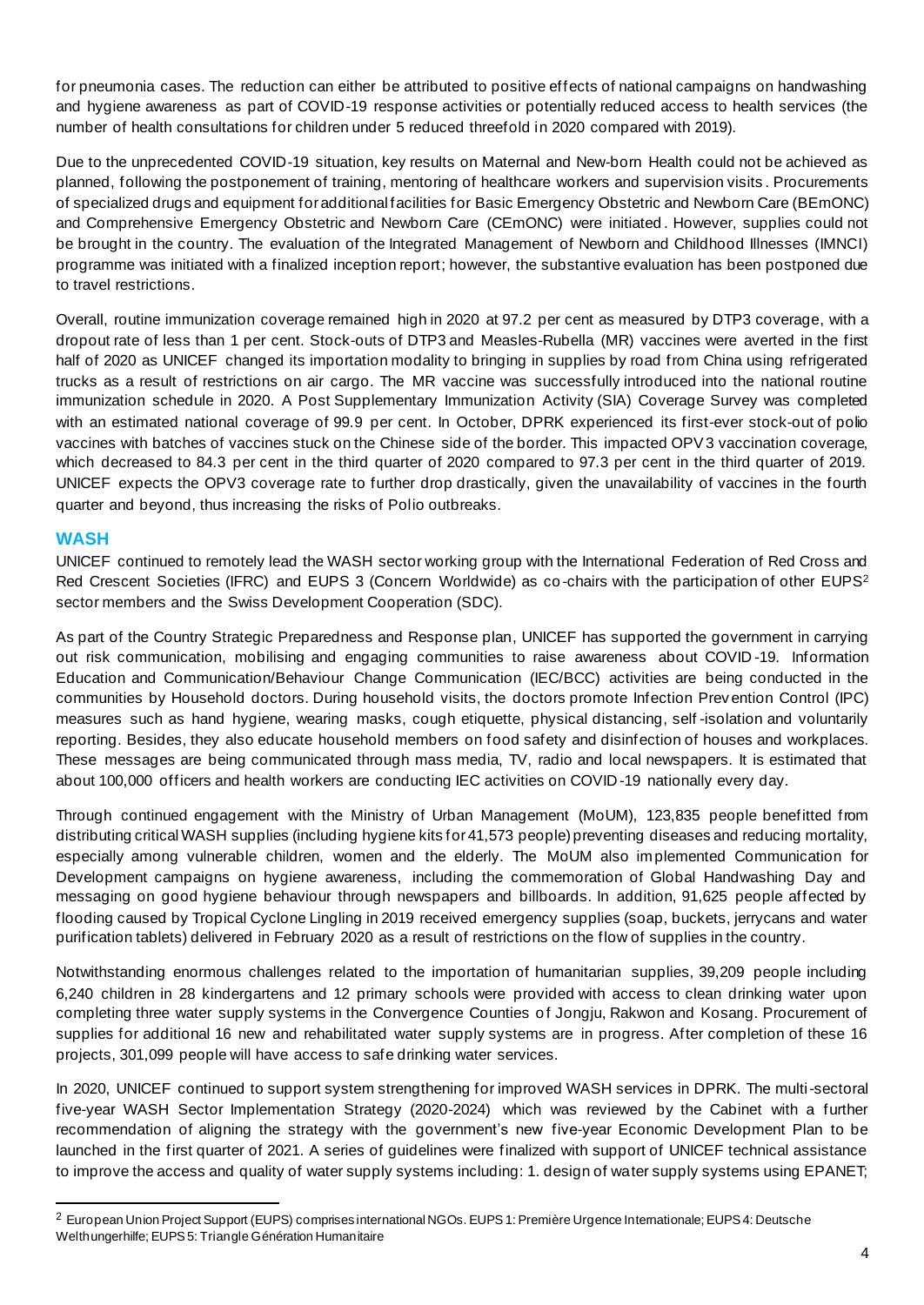2. water treatment, surveillance, testing and reporting protocol; 3. safely managed sanitation in rural areas; 4. construction and operation and maintenance (O&M) of water supply systems and a catalogue of WASH items; 5. improved management of waste for composting; and, 6. improved hygiene in schools and kindergartens.

In 2020, UNICEF finalized the assessment of WASH services in hospitals at County and Ri levels in the nine Convergence Counties. Of the County-level hospitals, 83 per cent have access to an improved water source at the premises, 10 per cent have improved water sources but not located at premises, and 7 per cent have no access to an improved water source. The situation of Ri-level hospitals shows that just 53 per cent have improved water sources at premises, 29 per cent have improved water but not at premises, and 19 per cent are using unimproved water sources. Based on this assessment, more focus is needed to provide basic WASH services to Ri-level hospitals. These findings, along with the 2019 assessment of WASH facilities in schools in the Convergence Counties, will inform priorities and programme planning and design of WASH interventions in 2021.

## Humanitarian Leadership, Coordination and Strategy

UNICEF continued leading remotely the Nutrition and WASH sector working groups and co -leading locally in Health sector with WHO. Despite the challenges and impact of the pandemic on operations, UNICEF further focused on four priorities to sustain the delivery of life-saving interventions in the sectors of health, nutrition and water, sanitation and hygiene for the most vulnerable children and women. These included: (1) Immunization; (2) treatment of Severe and Acute Malnutritiion; (3) TB/Malaria interventions; and (4) COVID-19 preparedness and response.

During the year, UNICEF worked closely with UN sister agencies through the established sector coordination groups, thematic groups, the UNCT/Humanitarian Country Team (HCT) and on a bilateral basis. UNICEF's Representative was acting Resident Coordinator from 17 January to 2 December, in addition to serving as Officer-in-Charge for UNFPA and UNDP between July and December 2020.

In the context of COVID-19 preparedness and response measures, UNICEF and WHO have been working closely through the coordination mechanisms set up by the government. Collaboration continued with UN sister agencies and other local partners including the Swiss Agency for Development and Cooperation (SDC), the International Federation of the Red Cross and Crescent (IFRC) and Médecins Sans Frontières (MSF), to support inter-agency response activities, provide technical support and assistance to health care fac ilities. Early on, UNICEF and WHO responded to the government requests for support, especially in relation to the provision of medical supplies and Personal Protective Equipment (PPE). Under WHO's leadership, UNICEF also contributed to the revision of the UN Pandemic Contingency Plan and the development of inter-agency multi-sectoral response plans as appropriate. Support for the implementation of the strategic operational plan to country preparedness and response for COVID -19 (CSPRP) was provided by the Health Sector Working Group in dialogue with the Ministry of Public Health to help minimize any emergent secondary impacts of the pandemic.

Under UNDP's leadership, a working group including UNICEF was established to elaborate the Terms of Reference and Concept Note for the Socio-Economic Impact Assessment (SEIA) and Child Well-Being Index to be conducted in 2021. The SEIA will attempt to provide further evidence on the indirect impact of COVID-19 in DPRK.

## Human Interest Stories and External Media

During the reporting period, the Country Office received support from the Regional Communications Specialists. Human interest stories on the transportation of BCG and Pentavalent vaccines by land route in June were produced and uploaded onto the regional blog.

#### Click here to see the full story on ICON:

[https://unicef.sharepoint.com/sites/ICON/\\_layouts/15/listform.aspx?PageType=4&ListId=8e97a3fd](https://unicef.sharepoint.com/sites/ICON/_layouts/15/listform.aspx?PageType=4&ListId=8e97a3fd-9d47-4675-a965-dfe76c62d004&ID=715&ContentTypeID=0x01007BF49FE834BB7C4FBE93BF7DFAAF0F6A)-9d47-4675-a965[dfe76c62d004&ID=715&ContentTypeID=0x01007BF49FE834BB7C4FBE93BF7DFAAF0F6A](https://unicef.sharepoint.com/sites/ICON/_layouts/15/listform.aspx?PageType=4&ListId=8e97a3fd-9d47-4675-a965-dfe76c62d004&ID=715&ContentTypeID=0x01007BF49FE834BB7C4FBE93BF7DFAAF0F6A)

UNICEF DPRK: [https://www.unicef.org/d](https://www.unicef.org/)prk

UNICEF DPRK Humanitarian Action for Children Appeal[: https://www.unicef.org/appeals/](https://www.unicef.org/appeals/)

**Who to contact for further information:** **Myo-Zin Nyunt** Representative, UNICEF, DPR Korea Tel: +850 2381 7234 Email[: mnyunt@unicef.org](mailto:mnyunt@unicef.org)

**Odile Bulten** Deputy Representative, UNICEF, DPR Korea Tel: +850 2381 7146 Email[: obulten@unicef.org](mailto:obulten@unicef.org) **Bishnu Pokhrel** Chief WASH/Emergency Focal Point UNICEF, DPR Korea Tel: +850 2381 7150 Email[: bpokhrel@unicef.org](mailto:bpokhrel@unicef.org)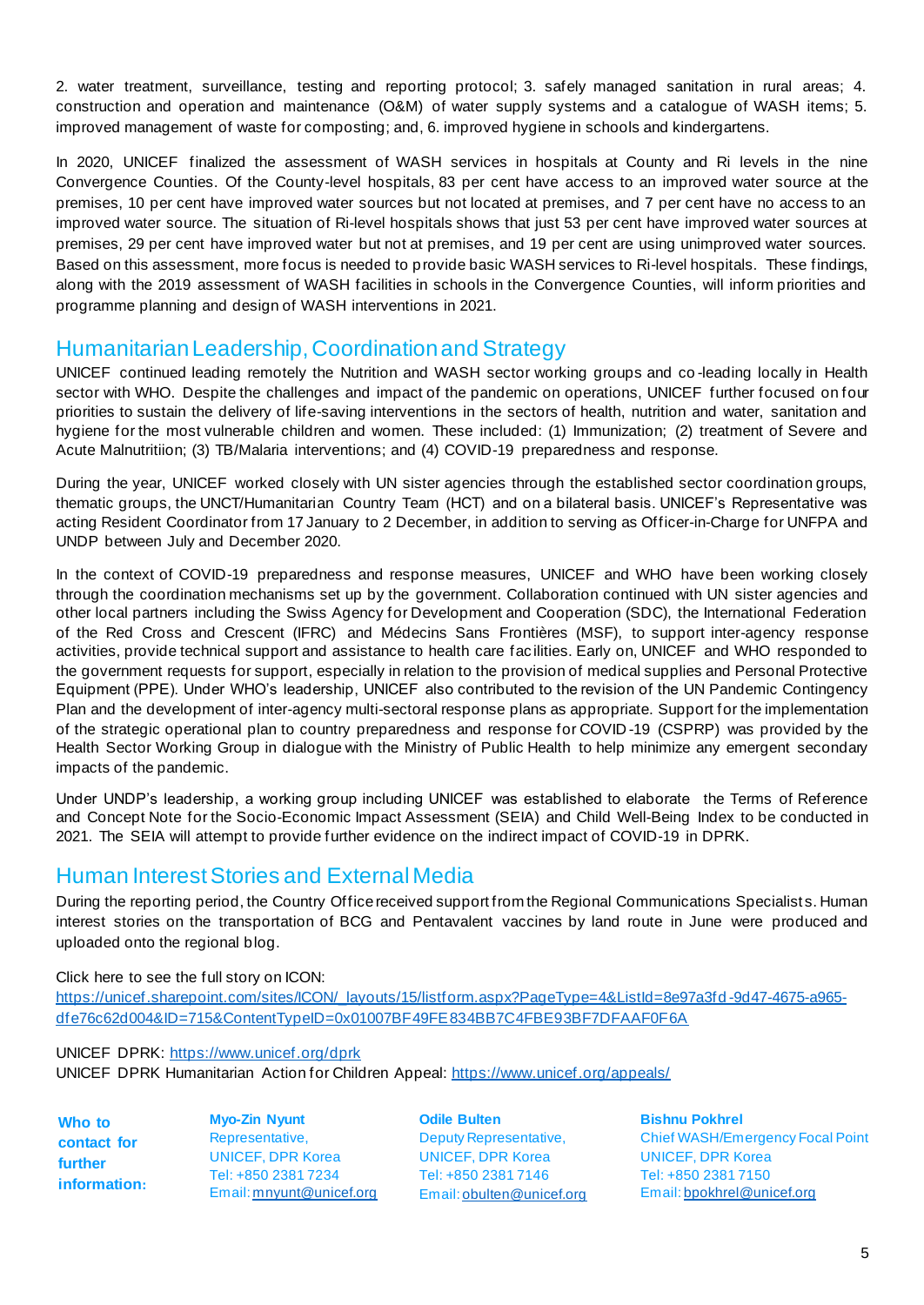# Annex A

Summary of Programme Results

|                                                                                                                          | <b>UNICEF</b>         |                                  |                                                     |  |  |  |
|--------------------------------------------------------------------------------------------------------------------------|-----------------------|----------------------------------|-----------------------------------------------------|--|--|--|
|                                                                                                                          | 2020<br><b>Target</b> | <b>Total Results<sup>3</sup></b> | <b>Change since</b><br>last report <sup>4</sup> ▲ ▼ |  |  |  |
| <b>NUTRITION</b>                                                                                                         |                       |                                  |                                                     |  |  |  |
| Children under 5 years suffering from wasting treated through<br>inpatient and outpatient therapeutic feeding programmes | 95,000                | 57,446                           |                                                     |  |  |  |
| Children under 5 years provided with micronutrient<br>supplementation                                                    | 1,600,000             | 1,485,889                        |                                                     |  |  |  |
| <b>HEALTH</b>                                                                                                            |                       |                                  |                                                     |  |  |  |
| Children under 5 years with diarrhoea treated with oral<br>rehydration salts                                             | 800,000               | 246,687                          |                                                     |  |  |  |
| People accessing essential medicines                                                                                     | 6,000,000             | 6,176,897                        |                                                     |  |  |  |
| Pregnant mothers in 50 counties accessing emergency obstetric<br>neonatal care services <sup>5</sup>                     | 35,000                | 9,793                            |                                                     |  |  |  |
| <b>WATER, SANITATION &amp; HYGIENE</b>                                                                                   |                       |                                  |                                                     |  |  |  |
| Number of people with access to safe drinking water with long-<br>term services                                          | 183,000               | 32,290 <sup>6</sup>              |                                                     |  |  |  |
| Access to safe water for drinking,<br>cooking and personal hygiene with pre-positioned supplies                          | 40,000                | 123,835                          |                                                     |  |  |  |
| Number of people who received sanitation or hygiene kits and<br>items                                                    | 50,000                | $41,573^7$                       |                                                     |  |  |  |

<sup>3</sup> *Due to government-imposed movement restrictions, international staff have been unable to undertake programmatic field monitoring visits since end January 2020. In particular, Health results are estimated based on the 2019 distribution plan for EMK kits provided by MoPH.*

*<sup>4</sup> This is the second report for 2020.* 

*<sup>5</sup> Data on pregnant women accessing EmONC only available for nine Convergence Counties*

*<sup>6</sup> Three water supply projects were completed, which provided access to safe drinking water services to 32,290 people. Procurement of supplies for additional 16 new and rehabilitated water supply systems is in progress. After completion of these 16 projects, 301,099 people will have access to safe drinking water services. 7 Item received only includes soap.*